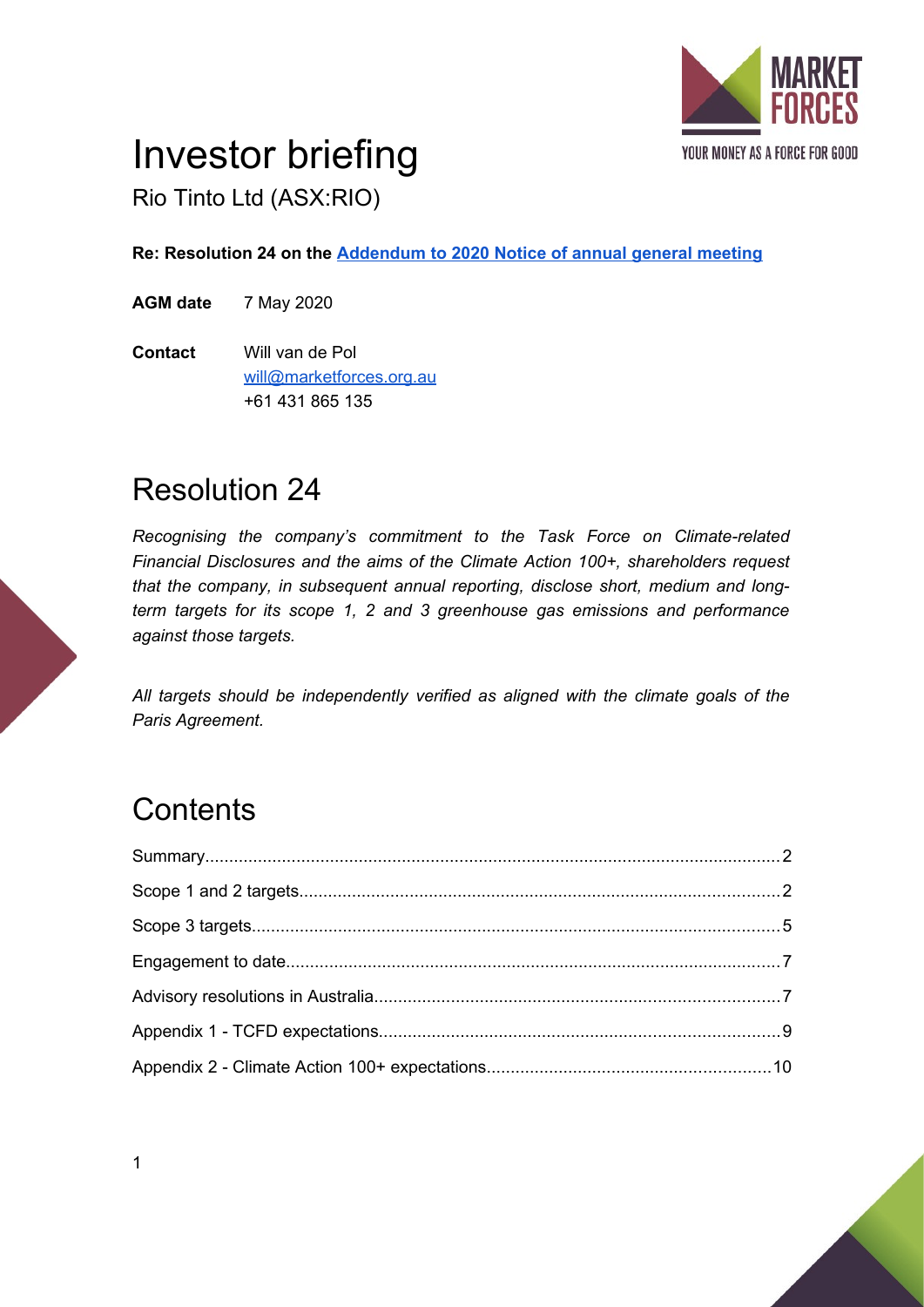### Summary

### The [Task Force on Climate-related Financial Disclosures \(TCFD\) recommends](https://www.fsb-tcfd.org/publications/final-recommendations-report/):

Organizations should describe their key climate-related targets such as those related to GHG emissions... in line with anticipated regulatory requirements or market constraints or other goals.

The [Climate Action 100+](https://climateaction100.wordpress.com/investors/) initiative aims to secure commitments from boards and senior management to:

Take action to reduce greenhouse gas emissions across their value chain, consistent with the Paris Agreement's goal of limiting global average temperature increase to well below 2 degrees Celsius above pre-industrial levels.

Rio Tinto's current approach to climate change fails to meet these integral expectations, as:

- Rio Tinto's targets to reduce scope 1 and 2 greenhouse gas emissions fall well short of regulatory requirements anticipated under the Paris Agreement.
- Rio Tinto has no targets to manage its scope 3 emissions, which make up approximately 94% of the emissions across its value chain and represent by far the company's greatest exposure to transitional climate change risk.

These failures leave Rio Tinto lagging its peers, with rival miners BHP, Vale and Glencore all having committed to set targets to reduce scope 3 emissions.

### <span id="page-1-0"></span>Scope 1 and 2 targets

Rio Tinto knows its targets to reduce absolute scope 1 and 2 emissions by just 15% from 2018 to 2030 are not Paris-aligned. The Board's recommendation against this resolution, as set out in the [Addendum to 2020 Notice of annual general meeting](https://www.asx.com.au/asxpdf/20200325/pdf/44gd90bznxp0g3.pdf), notably lacks any claim that these targets are consistent with the Paris climate goals. Such a claim would be indefensible.

According to the [Intergovernmental Panel on Climate Change,](https://www.ipcc.ch/2018/10/08/summary-for-policymakers-of-ipcc-special-report-on-global-warming-of-1-5c-approved-by-governments/) in order to meet the Paris Agreement's goal of limiting global warming to 1.5°C, "Global net human-caused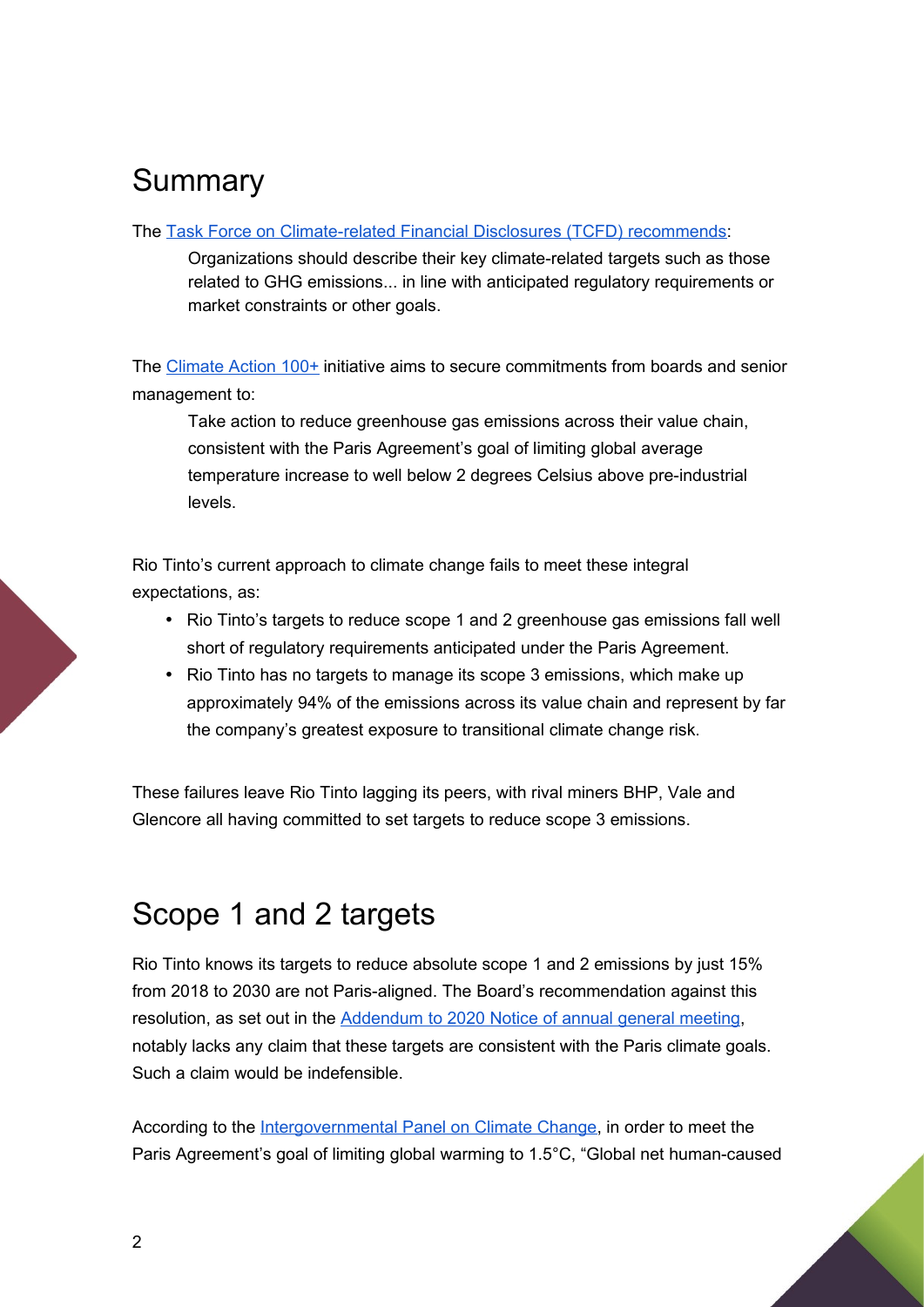emissions of carbon dioxide (CO2) would need to fall by about 45 percent from 2010 levels by 2030, reaching 'net zero' around 2050."

The [Science-based Targets initiative's Absolute Contraction Approach](https://sciencebasedtargets.org/resources/) suggests Rio Tinto's absolute emissions would have to fall by 50% by 2030 to be in line with a 1.5°C pathway, or 30% to be in line with 'well-below 2°C' of warming. The SBTi-approved [scenarios](https://sciencebasedtargets.org/wp-content/uploads/2019/04/foundations-of-SBT-setting.pdf) that are 1.5°C-aligned and do not rely heavily on negative emissions would require overall emissions reductions in the region of 55-60% by 2030.

Rio Tinto says it has "benchmarked" its targets against available tools, including the SBTi (see [page 5 of the Addendum](https://www.asx.com.au/asxpdf/20200325/pdf/44gd90bznxp0g3.pdf)). Clearly these tools reveal the targets are not Paris-aligned, forcing Rio Tinto to claim the tools have "shortcomings." Yet Rio Tinto has failed to take the opportunity to work with the likes of SBTi to develop a methodology to determine Paris-aligned targets that are specifically applicable to its business, suggesting the company has no interest in overcoming the shortcomings it sees with current tools.

#### Section 3. Absolute Contraction Approach

#### Well below 2 degree scenario (WB2C)

Review all target modelling data

|                             | Base year (2018) | Target year (2030) | % Reduction |
|-----------------------------|------------------|--------------------|-------------|
| Scope 1 emissions (tCO2e)   | 18               |                    | 30.0%       |
| Scope 2 emissions (tCO2e)   |                  |                    | 30.0%       |
| Scope 1+2 emissions (tCO2e) | 29               | 20                 | 30.0%       |
|                             |                  |                    |             |

#### 1.5 degree scenario (1.5C)

| Review all target modelling data |                  |                    |             |
|----------------------------------|------------------|--------------------|-------------|
|                                  | Base year (2018) | Target year (2030) | % Reduction |
| Scope 1 emissions (tCO2e)        | 18               |                    | 50.4%       |
| Scope 2 emissions (tCO2e)        |                  |                    | 50.4%       |
| Scope 1+2 emissions (tCO2e)      | 29               | 14                 | 50.4%       |

#### *Source: [SBTi Tool](https://sciencebasedtargets.org/sbti-tool/), emissions data taken from Rio Tinto: Our approach to climate change 2018*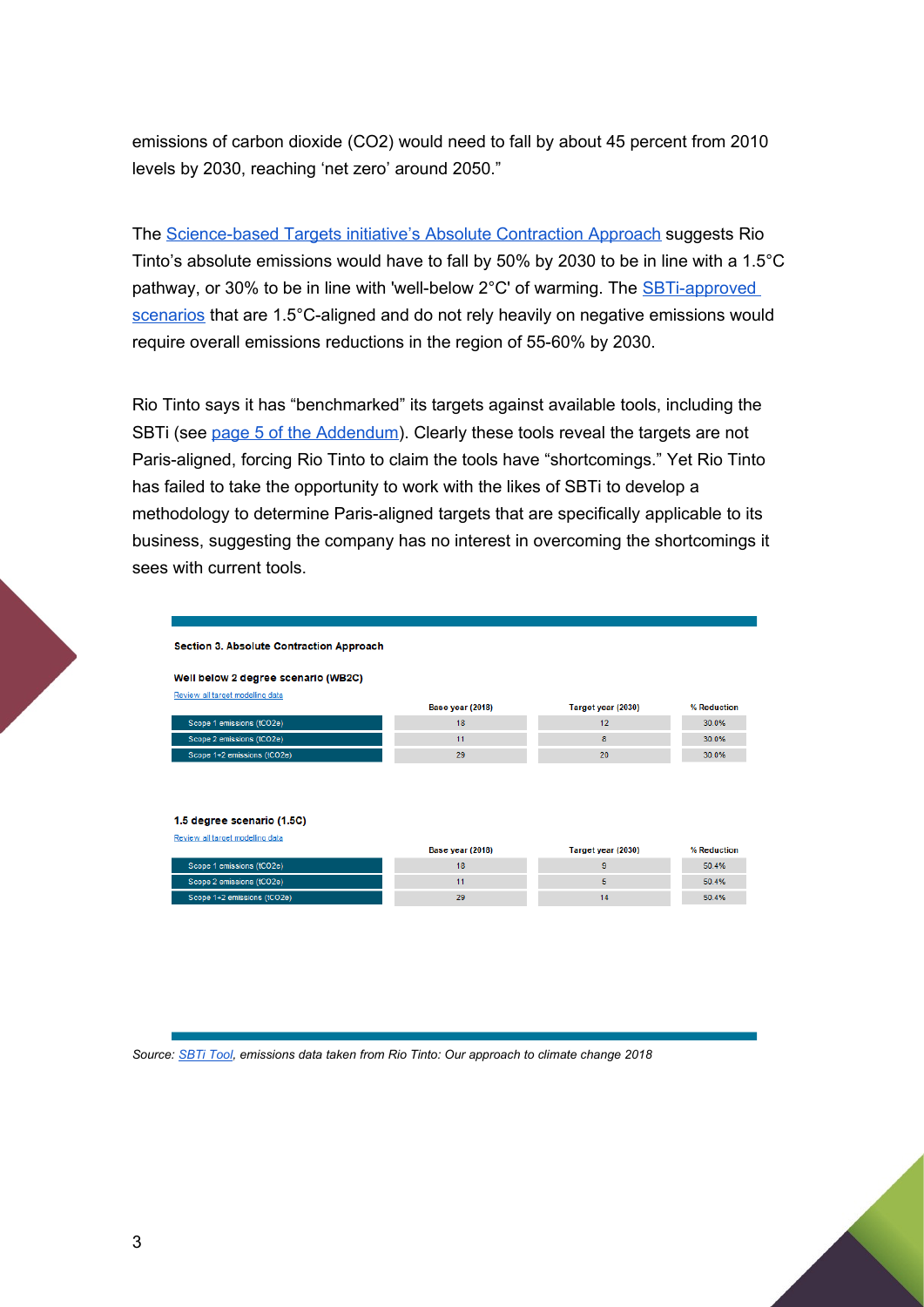

*Source: [SBTi Tool](https://sciencebasedtargets.org/sbti-tool/), emissions data taken from Rio Tinto: Our approach to climate change 2018*

Rio Tinto's 15% absolute scope 1 and 2 emissions reduction target clearly falls well short of anything that could be considered consistent with the [Paris Agreement's goals](https://unfccc.int/sites/default/files/english_paris_agreement.pdf) of: "Holding the increase in the global average temperature to well below 2°C above pre-industrial levels and pursuing efforts to limit the temperature increase to 1.5°C above pre-industrial levels."

The [TCFD recommends](https://www.fsb-tcfd.org/publications/final-recommendations-report/) "Organizations should describe their key climate-related targets such as those related to GHG emissions... in line with anticipated regulatory requirements or market constraints or other goals."

With scope 1 and 2 targets that are out of line with the regulatory requirements and market constraints required to meet the Paris climate goals, Rio Tinto's climate risk disclosures fail to meet this integral TCFD recommendation. That is unless Rio Tinto anticipates regulatory and/or market shifts will fail to align with the Paris Agreement, in which case the company would need to articulate this position to the market and retract its [publicly stated support for the Paris Agreement.](https://www.riotinto.com/en/sustainability/climate-change)

Rio Tinto's failure to align its scope 1 and 2 emission reduction targets with Paris also leaves the company short of the Climate Action 100+ investor initiative's demand that companies: "Take action to reduce greenhouse gas emissions across their value chain,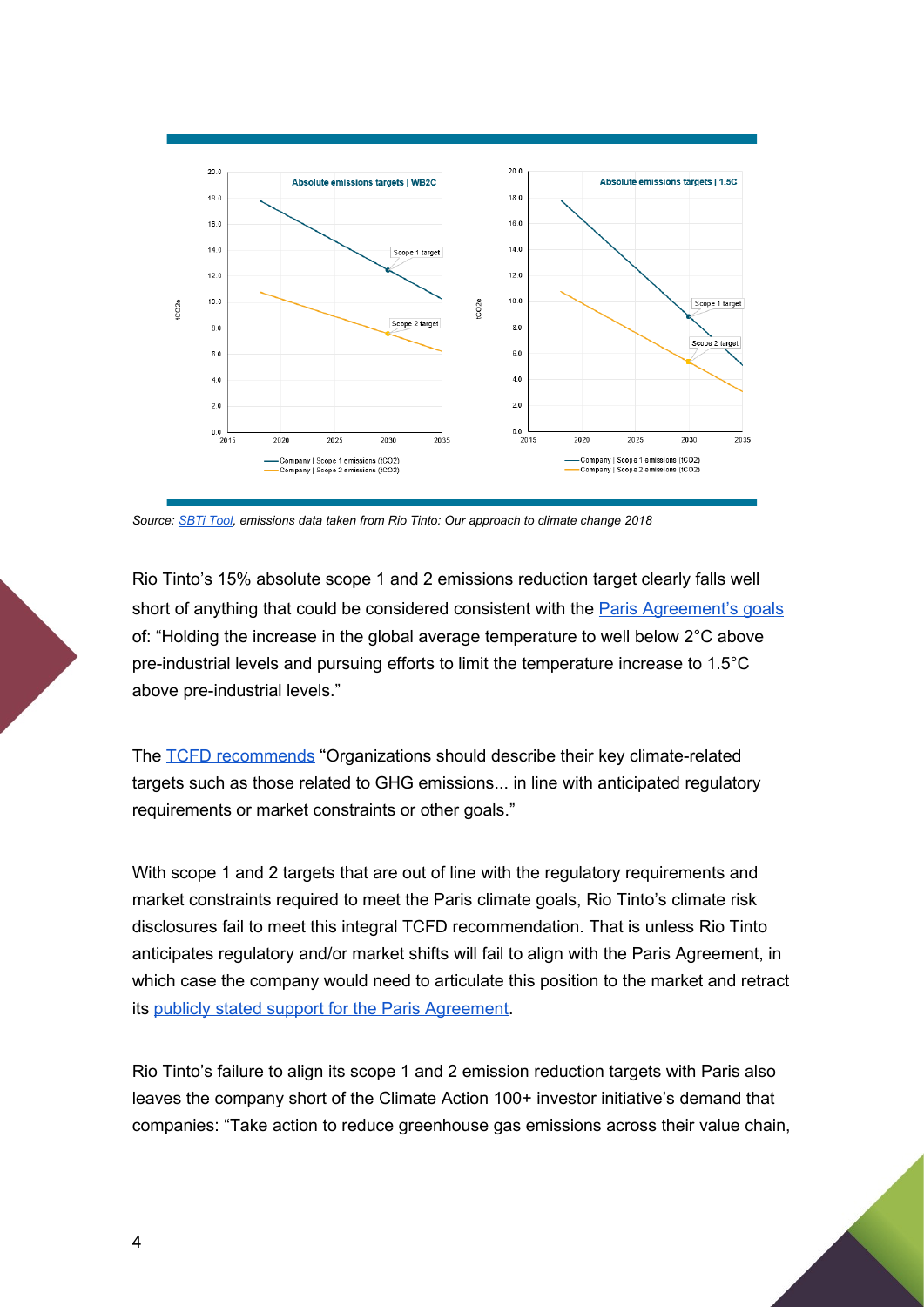consistent with the Paris Agreement's goal of limiting global average temperature increase to well below 2 degrees Celsius above pre-industrial levels."

In order for Rio Tinto's commitments with respect to scope 1 and 2 greenhouse gas emissions to meet the expectations set by the TCFD and Climate Action 100+, the company must bring its medium-term (2030) target into line with the Paris climate goals. It must also disclose short- and long-term targets clearly demonstrate a Parisaligned transition to complete decarbonisation.

## <span id="page-4-0"></span>Scope 3 targets

Rio Tinto's scope 3 emissions make up [approximately 94%](https://www.riotinto.com/en/sustainability/climate-change) of the company's carbon footprint. This represents by far the company's greatest exposure to transitional climate change risk.

### **Transition Risks**

"*Transitioning to a lower-carbon economy may entail extensive policy, legal, technology, and market changes to address mitigation and adaptation requirements related to climate change. Depending on the nature, speed, and focus of these changes, transition risks may pose varying levels of financial and reputational risk to organizations."* [TCFD](https://www.fsb-tcfd.org/wp-content/uploads/2017/06/FINAL-2017-TCFD-Report-11052018.pdf)

The [vast majority of Rio Tinto's scope 3 emissions](https://www.riotinto.com/en/sustainability/climate-change) are generated by its iron ore customers in the steelmaking process. In 2019, Rio Tinto's iron ore business [accounted](https://www.riotinto.com/en/invest/reports/annual-report) for \$16.1 billion of our company's total Underlying EBITDA of \$21.2 billion (76%). According to [IPCC analysis,](https://www.ipcc.ch/2018/10/08/summary-for-policymakers-of-ipcc-special-report-on-global-warming-of-1-5c-approved-by-governments/) holding warming to 1.5°C will require emissions from industry, including steelmaking, to fall by around 40% from 2010 levels by 2030 and more than 80% by 2050.

Meeting the Paris climate goals will require the steel industry to either decarbonise or decline. Rio Tinto recognises the risk this poses to its business. However, contrary to the TCFD recommendations, the company has not disclosed any metrics or targets to manage this risk. In fact, Rio Tinto has outright refused to set such targets, suggesting the company is not interested in mitigating what represents the most significant exposure to transitional climate risk on its books.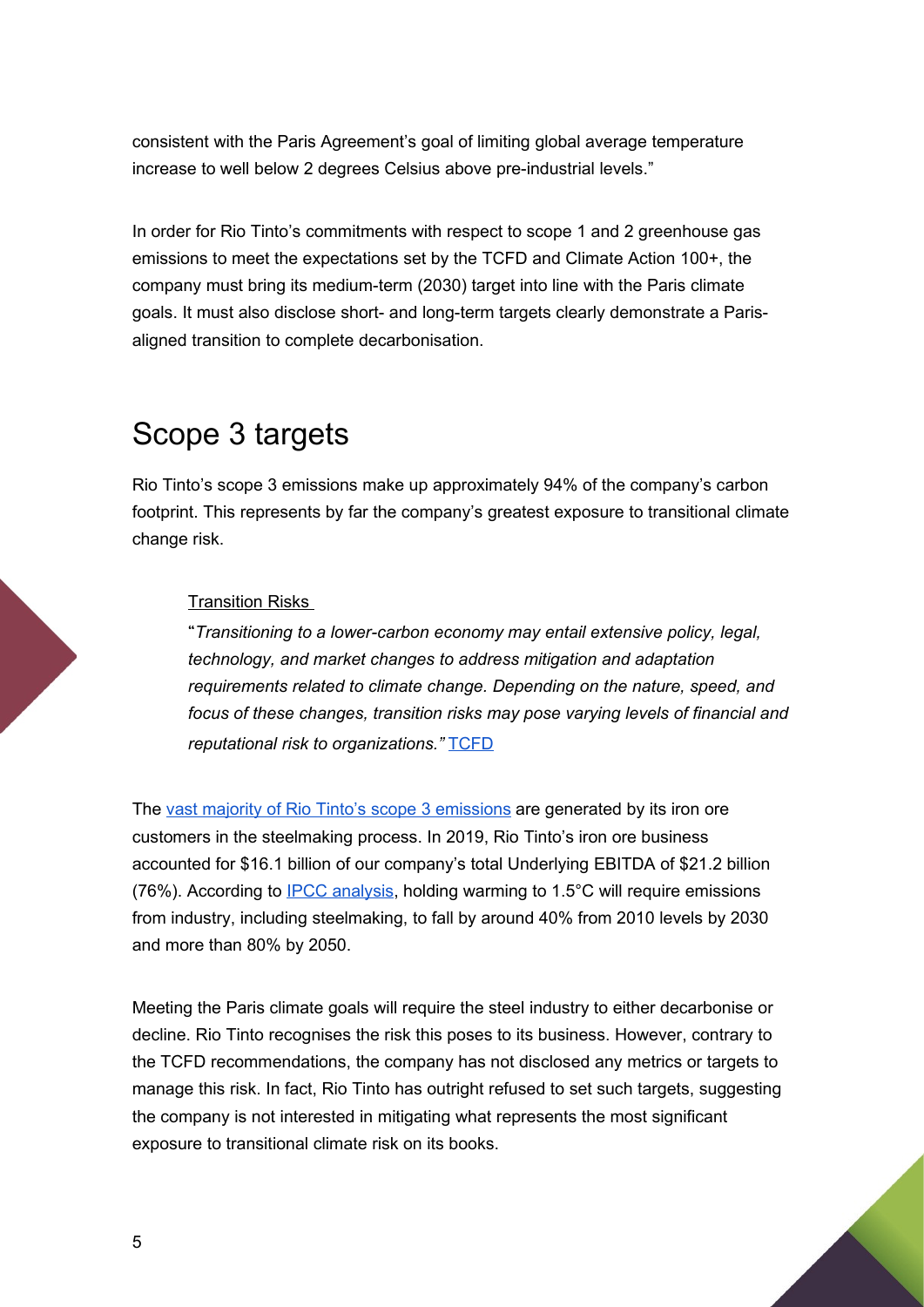Throughout Market Forces' extensive engagement with Rio Tinto over the last two years, we have been open to any alternative metrics and targets that would demonstrate Rio Tinto is managing its greatest transitional risk exposure. If the company were to articulate how this risk will be managed in line with the Paris climate goals, the request for scope 3 emission targets would be dropped. The company has offered no such alternative. When it comes to Rio Tinto's greatest climate risk exposure, the company continues to fail to meet the TCFD's key recommendation that companies disclose the targets used to manage such risks (see [TCFD page 14\)](https://www.fsb-tcfd.org/wp-content/uploads/2017/06/FINAL-2017-TCFD-Report-11052018.pdf).

The Board's [recommendations](https://www.asx.com.au/asxpdf/20200325/pdf/44gd90bznxp0g3.pdf) against this resolution claims the company cannot accurately measure its scope 3 emissions, nor influence the emissions of its broader value chain. Yet the same document trumpets Rio Tinto's work with partners, including its largest iron ore customer, to produce better emissions data and explore methods to reduce emissions across the company's value chain. For Rio Tinto to claim it is impossible to mitigate Scope 3 emissions, then move to promote its efforts to do exactly that it is wildly incongruous.

To be clear, scope 3 emissions calculation methods, including the [Corporate Value](https://ghgprotocol.org/standards/scope-3-standard)  [Chain \(Scope 3\) Accounting and Reporting Standard](https://ghgprotocol.org/standards/scope-3-standard) developed by Greenhouse Gas Protocol, already exist and are widely used. Rio Tinto already discloses best estimates of its scope 3 emissions.

Rio Tinto's claims of impossibility are further eroded by the scope 3 emissions commitments being made by rival diversified miners with major iron ore operations [BHP](https://www.bhp.com/media-and-insights/reports-and-presentations/2019/07/evolving-our-approach-to-climate-change/) and [Vale.](http://www.vale.com/esg/en/Pages/ClimateChange.aspx) Rio Tinto says it cannot set targets for its scope 3 emissions as it doesn't produce carbon. However, coal, oil and gas products only account for just  $43\%$ [of BHP's scope 3 emissions](https://www.bhp.com/-/media/documents/investors/annual-reports/2019/bhpscope3emissionscalculationmethodology2019.pdf?la=en). For BHP to reduce scope 3 emissions in line with Paris, it will need to act on its other product value chains, including iron ore, which the company has [vowed to do](https://www.afr.com/companies/energy/bhp-pushes-ahead-on-scope-3-despite-accounting-overlap-20190917-p52s16). Similarly, Vale's [commitment](http://www.vale.com/esg/en/Pages/ClimateChange.aspx) to set scope 3 emission reduction targets will necessarily require action on emissions from its iron ore value chain, which makes up 74% of its [revenue](http://www.vale.com/EN/investors/information-market/annual-reports/20f/20FDocs/Vale_20-F%20FY2018%20-%20final_i.pdf) while coal contributes just 3%.

In order to meet the standards set by its rivals, comply with the requirements of the TCFD, and meet the Climate Action 100+'s demand for action to reduce emissions *across its value chain* in line with Paris, Rio Tinto must commit to setting scope 3 emission reduction targets, as requested by this resolution.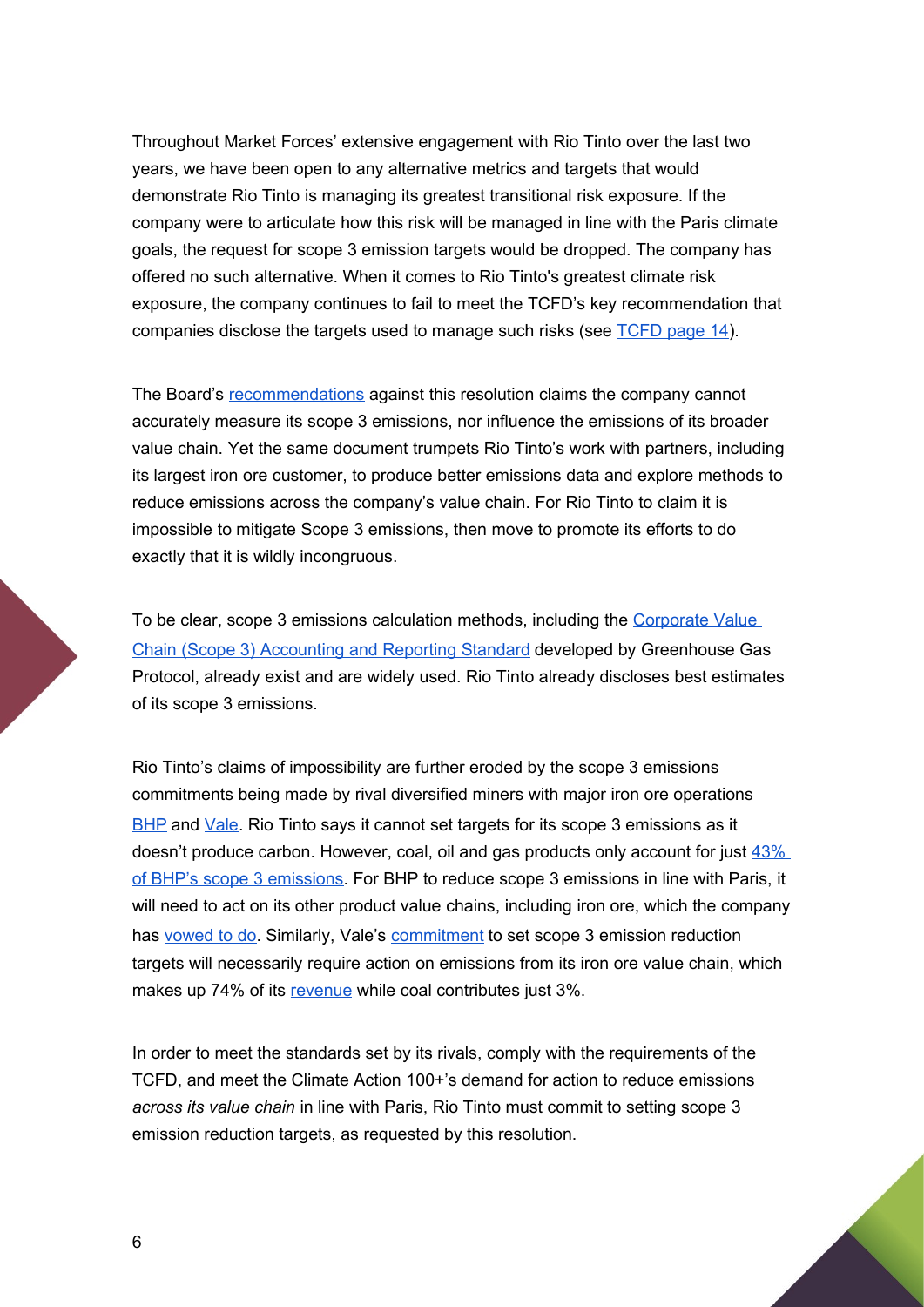The key question for investors to consider is: **how comfortable are we in the knowledge that a company we hold has an unmitigated transitional risk exposure affecting 76% of its EBITDA, which it refuses to set targets to mitigate, despite its competitors committing to do so, and despite possessing the financial and technical capacity to work with clients to improve efficiency and reduce emissions?**

### <span id="page-6-1"></span>Engagement to date

Market Forces has engaged extensively with Rio Tinto over the last two years, and appreciates the constructive and frank conversations that have taken place. There is much common ground in each party's understanding of the transition required to meet the Paris climate goals.

Throughout our discussions with the company we have been left in no doubt as to Rio Tinto's technical and financial capacity to reduce emissions in its own operations and downstream through the value chain.

However, we remain disappointed that Rio Tinto's approach to target setting to date reflects only the inherent efficiency and emission reduction gains that stem from business as usual, rather than starting from a point of the emissions reduction required in order to be in line with the goals of the Paris Agreement. This knowingly and unnecessarily exposes the company to unmitigated transitional climate risk.

It is also disappointing to see the company mischaracterise resolutions such as these as anything other than a request to ensure climate risks to the company are mitigated and managed, in order to protect the value inherent to the company.

### <span id="page-6-0"></span>Advisory resolutions in Australia

The unique shareholder proposal mechanism in Australia requires a special resolution to be lodged in order for an advisory resolution to be included on the Notice of Meeting.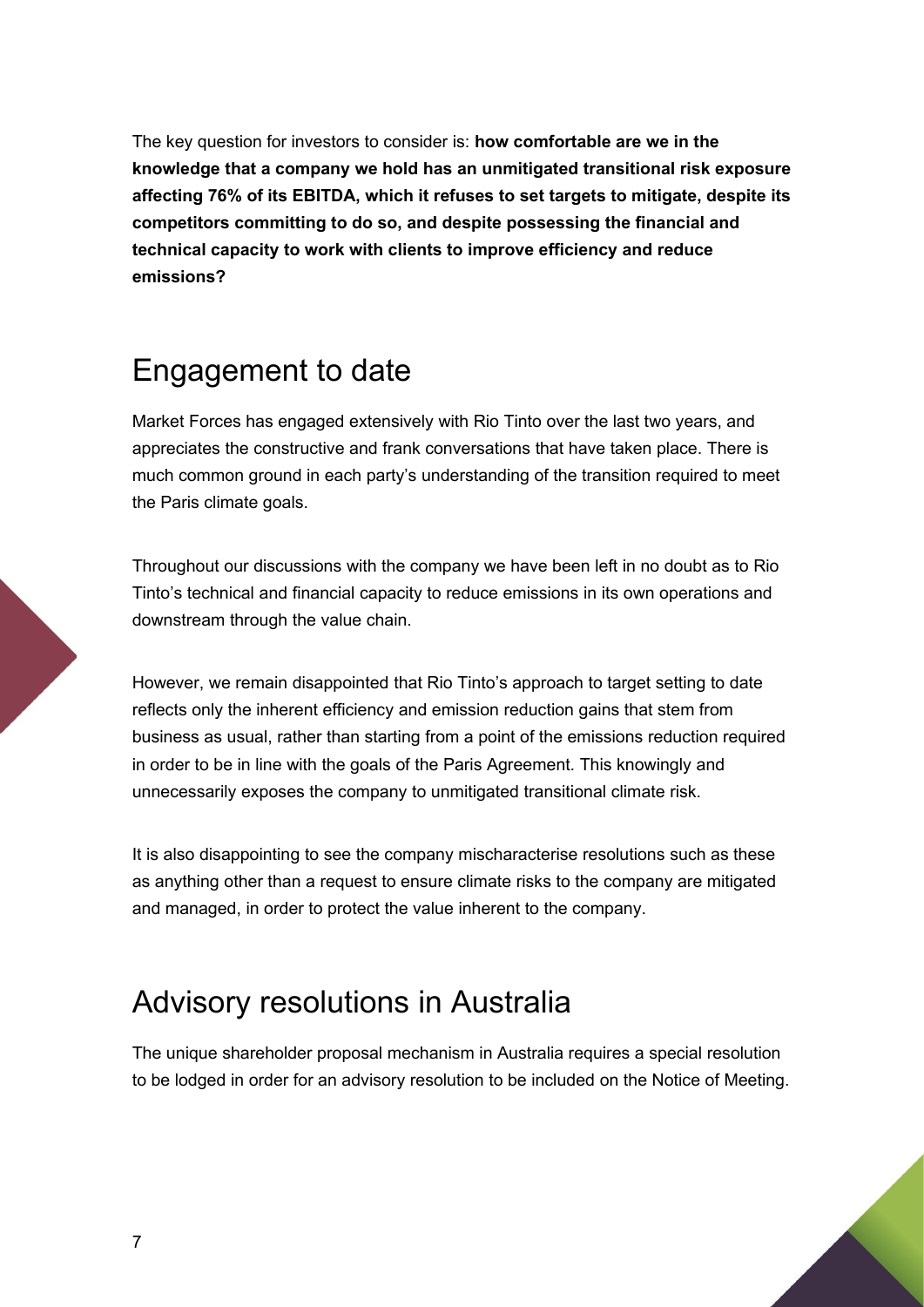Regardless of the special resolution's outcome, votes lodged on both resolutions prior to the AGM will be recorded and disclosed by the company.

In this case, Resolution 24 is an advisory resolution, which is open to be voted on as long as Resolution 23 remains open. Resolution 24 does not bind the company to any action, but provides an important opportunity for shareholders to express their opinion on the company's approach and commitments to managing climate-related risks and reducing greenhouse gas emissions.

It is clear that Rio Tinto's current plans fall short of investor expectations articulated by the TCFD and Climate Action 100+. Market Forces therefore urges shareholders to take the opportunity presented by Resolution 24 to demonstrate support for Rio Tinto improving its emission reduction targets to align with the Paris climate goals and address the climate risk posed by its broader value chain.

**Market Forces urges investors to vote in favour of this resolution.**

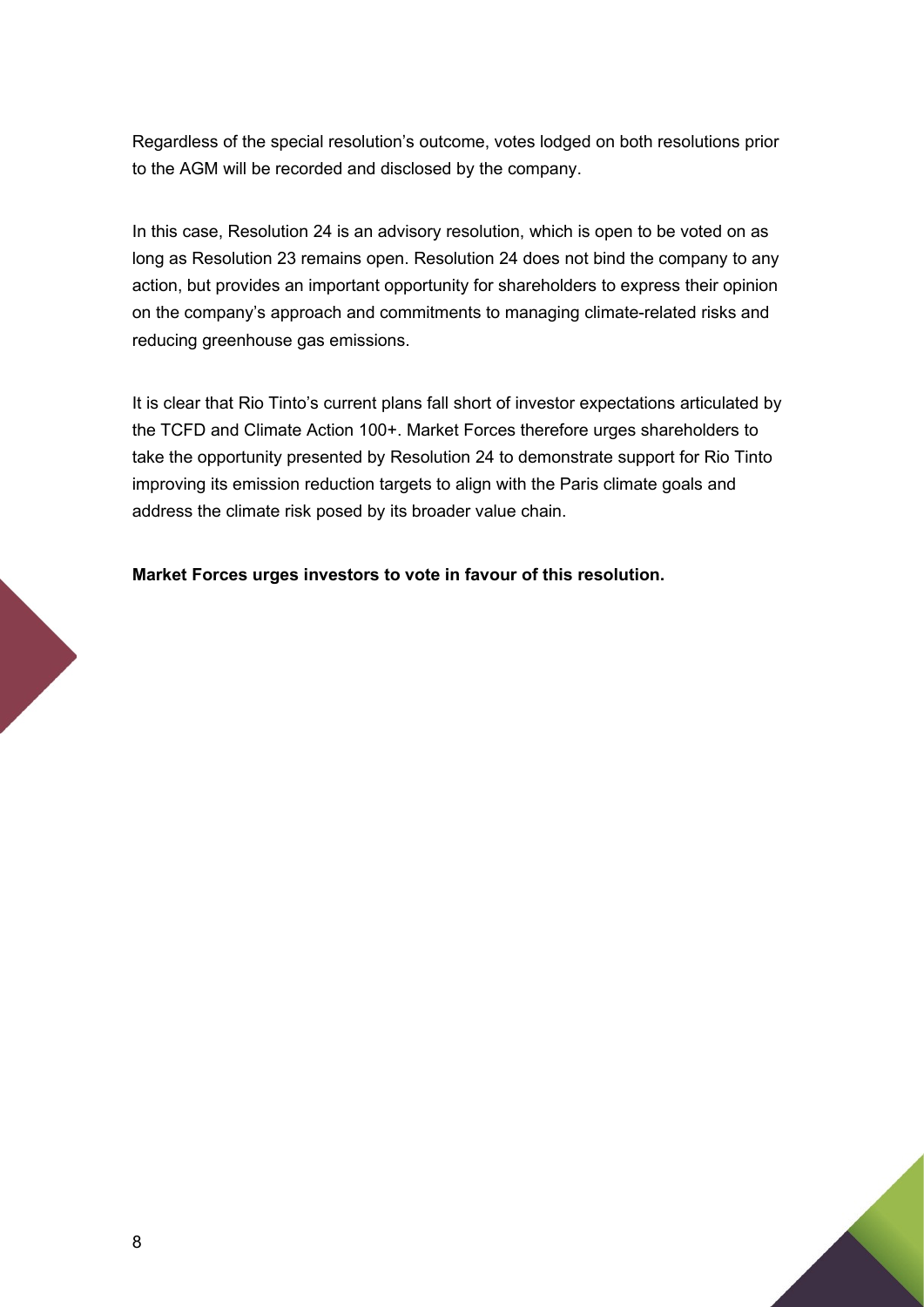### <span id="page-8-0"></span>Appendix 1 - TCFD expectations

The G20 Financial Stability Board's Task Force on Climate-related Financial Disclosures (TCFD) published its [final recommendations](https://www.fsb-tcfd.org/publications/final-recommendations-report/) in 2017, designed to allow investors to "appropriately assess and price climate-related risk and opportunities." Regulators and investors now expect companies to fully comply with the TCFD recommendations.

The Australian Government [welcomed the TCFD recommendations](https://www.aph.gov.au/Parliamentary_Business/Committees/Senate/Economics/Carbonriskdisclosure45/Government_Response), encouraging "all stakeholders to carefully consider the recommendations of the Taskforce." ASIC foreshadowed regulatory action after its [September 2018 report](https://download.asic.gov.au/media/4871341/rep593-published-20-september-2018.pdf) found many companies were breaking the law by failing to adequately consider and disclose climate risk.

The TCFD is [supported by](https://www.fsb-tcfd.org/tcfd-supporters/) over 1000 organisations, representing a market capitalisation of over \$12 trillion. All respondents to [Morrow Sodali's 2019 Institutional](https://www.morrowsodali.com/news/institutional-investor-survey-2019)  [Investor Survey](https://www.morrowsodali.com/news/institutional-investor-survey-2019) believe companies with material exposures to climate-related risks should adopt the TCFD recommendations. The Australian Council of Superannuation Investors (ACSI) [expects TCFD adoption](https://www.acsi.org.au/images/stories/ACSIDocuments/ACSI-Governance-Guidelines.Nov17.pdf) to ensure companies can "successfully identify and manage the climate risks and opportunities [they] face."

Rio Tinto signed up as a [supporter of the TCFD](https://www.riotinto.com/en/sustainability/climate-change) in 2017, but is yet to fully comply with the recommendations.

A core TCFD recommendation (see [page 14\)](https://www.fsb-tcfd.org/wp-content/uploads/2017/06/FINAL-2017-TCFD-Report-11052018.pdf) is that companies: Describe the targets used by the organization to manage climate-related risks and opportunities and performance against targets.

Elaborating on this recommendation, the TCFD states [\(page 23\)](https://www.fsb-tcfd.org/wp-content/uploads/2017/06/FINAL-2017-TCFD-Report-11052018.pdf):

Organizations should describe their key climate-related targets such as those related to GHG emissions... in line with anticipated regulatory requirements or market constraints or other goals.